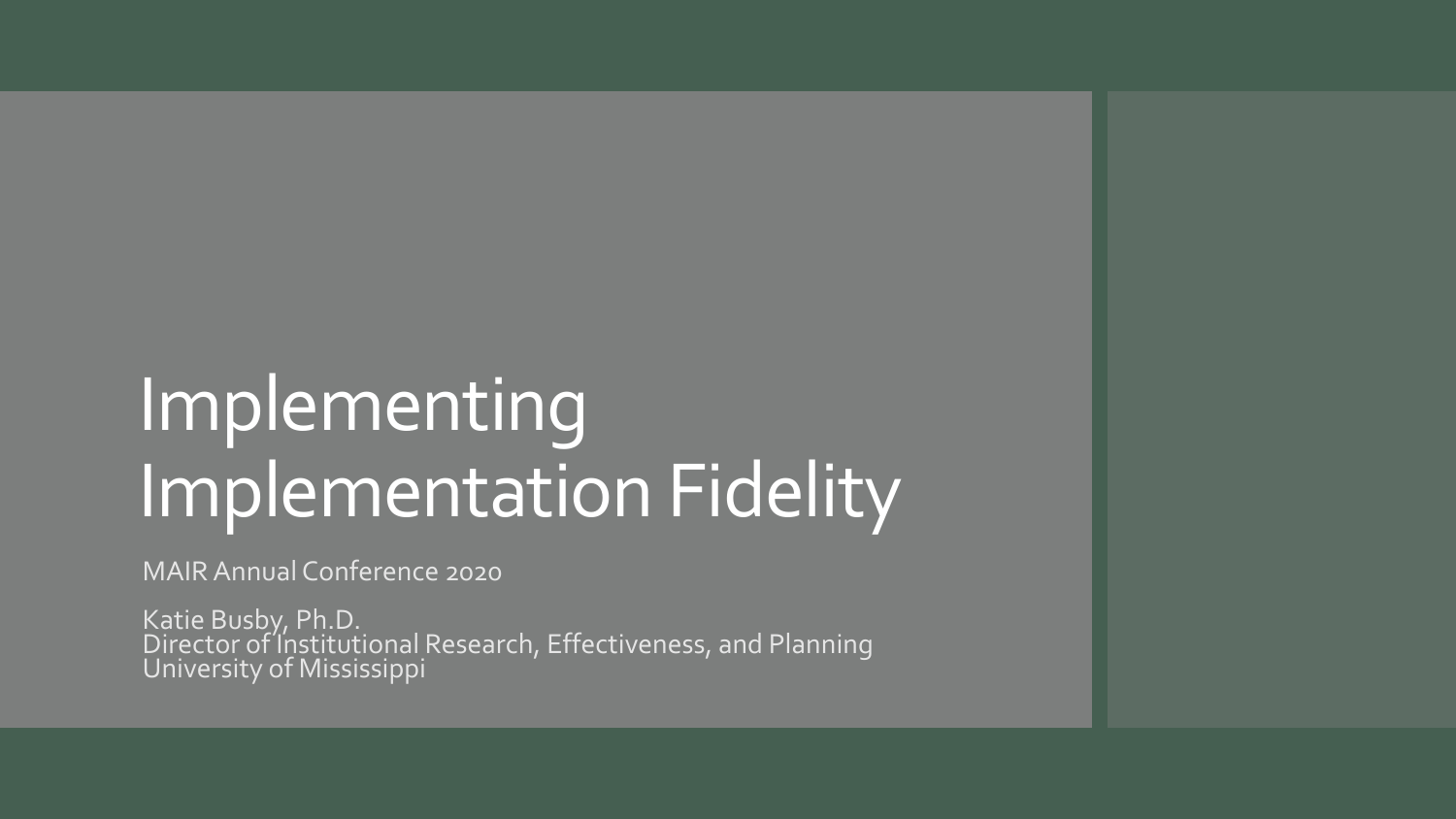# **In theory, there is no difference between theory and practice. In practice there is.**

Maybe Yogi Berra, Maybe Albert Einstein, Maybe someone else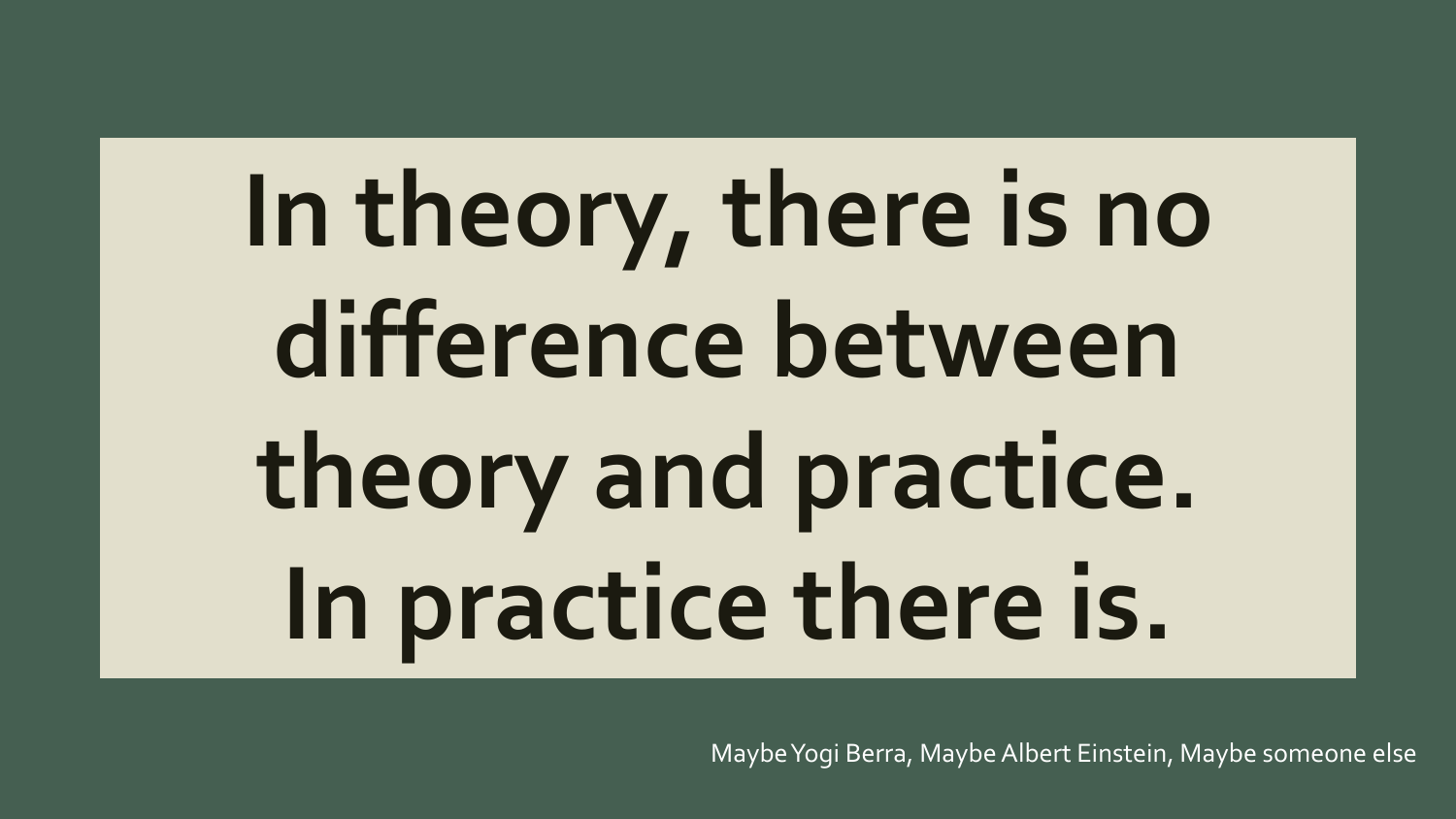**Session** Outcomes Define Implementation Fidelity (IF)

- **Articulate why Implementation Fidelity is important**
- Outline the steps for implementing an Implementation Fidelity study

Determine where to begin implementing Implementation Fidelity studies on your campus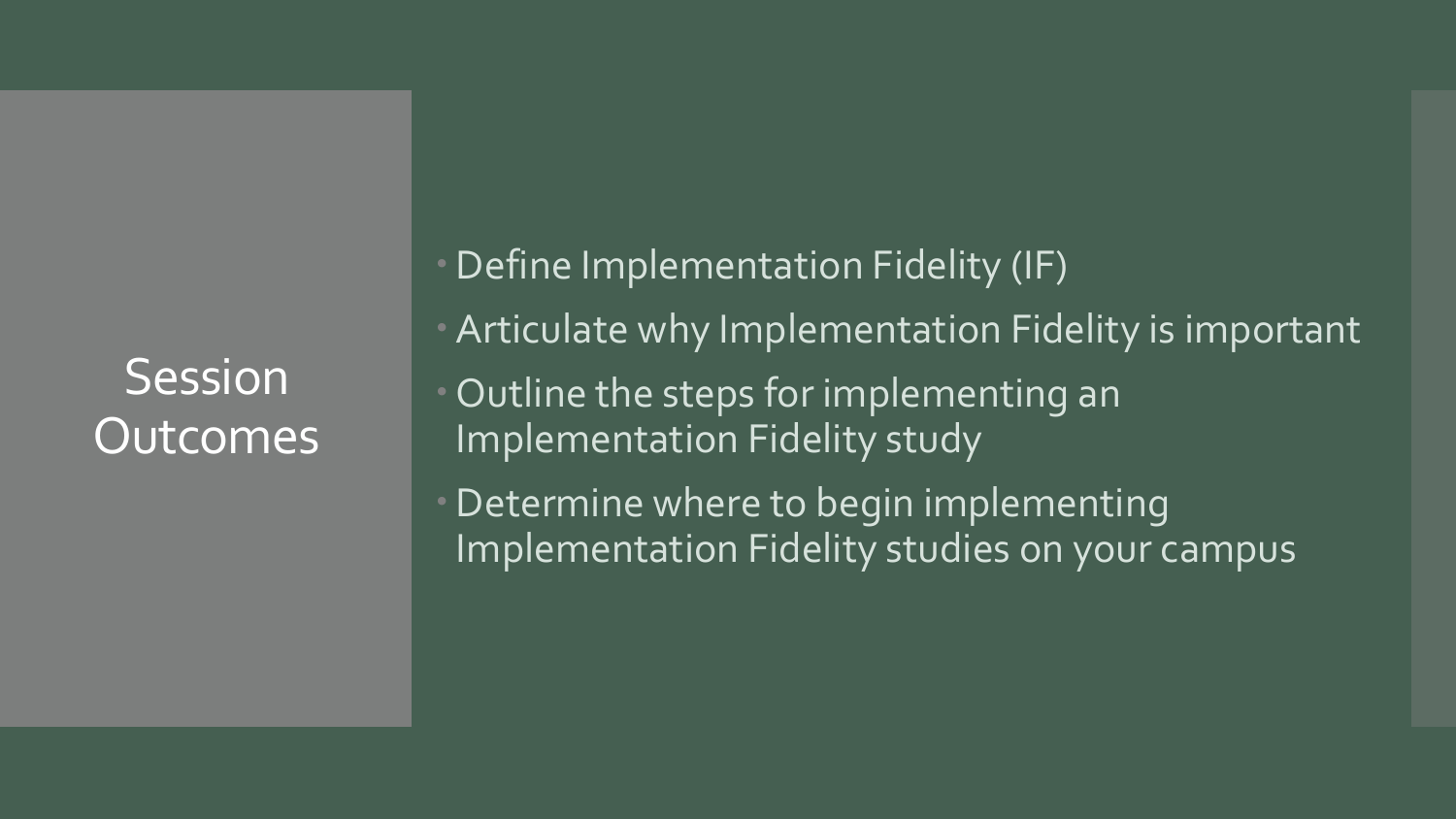What is Implementation Fidelity?

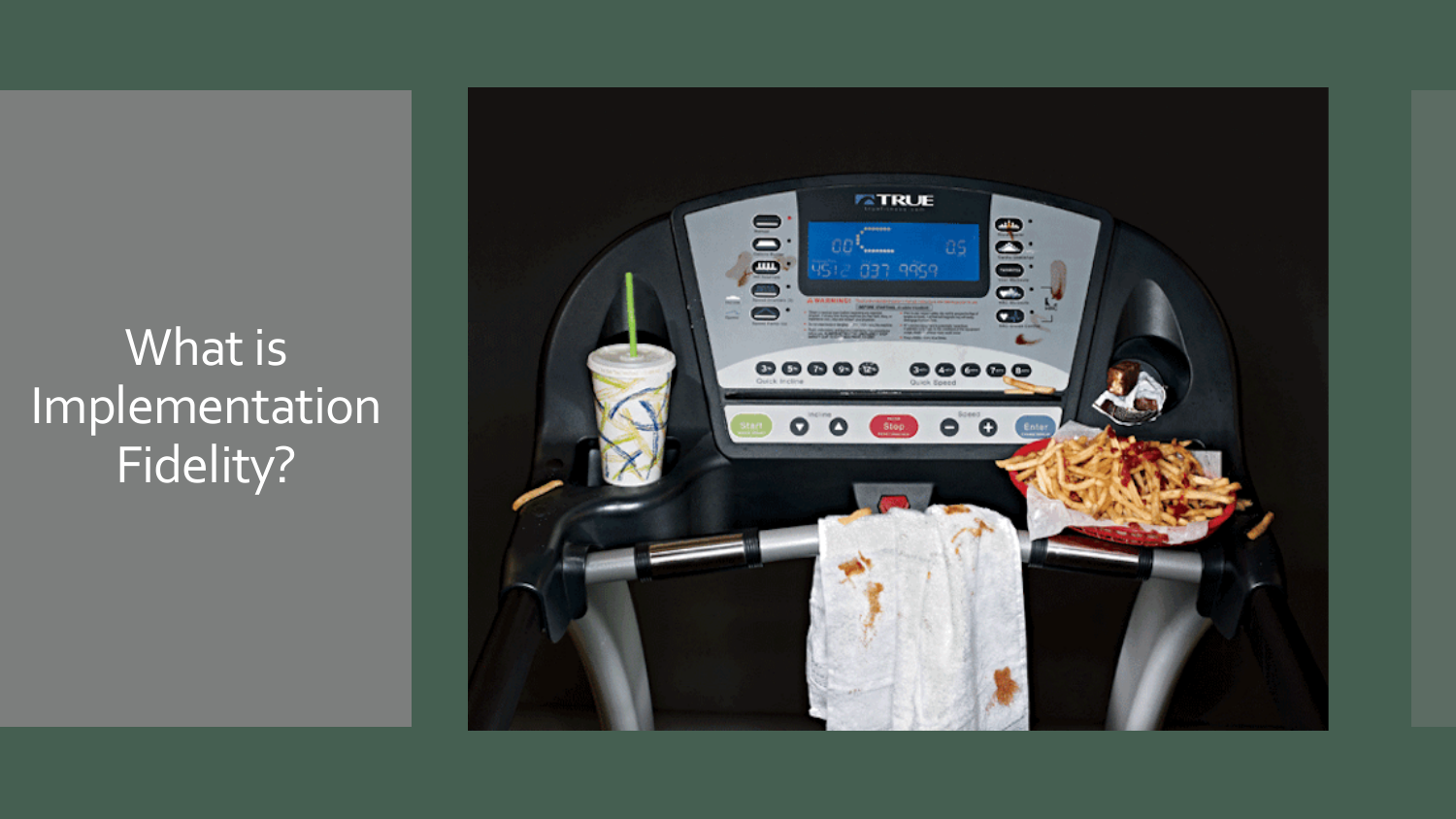What is Implementation Fidelity?

Implementation Fidelity is the degree to which an intervention or program is delivered or implemented as intended.

Breitenstein, Gross, Garvey, Hill, Fogg, & Resnick, 2010; Carroll, Patterson, Wood, Booth, Rick, & Balain, 2007; Gerstner & Finney, 2013; O'Donnell, 2008.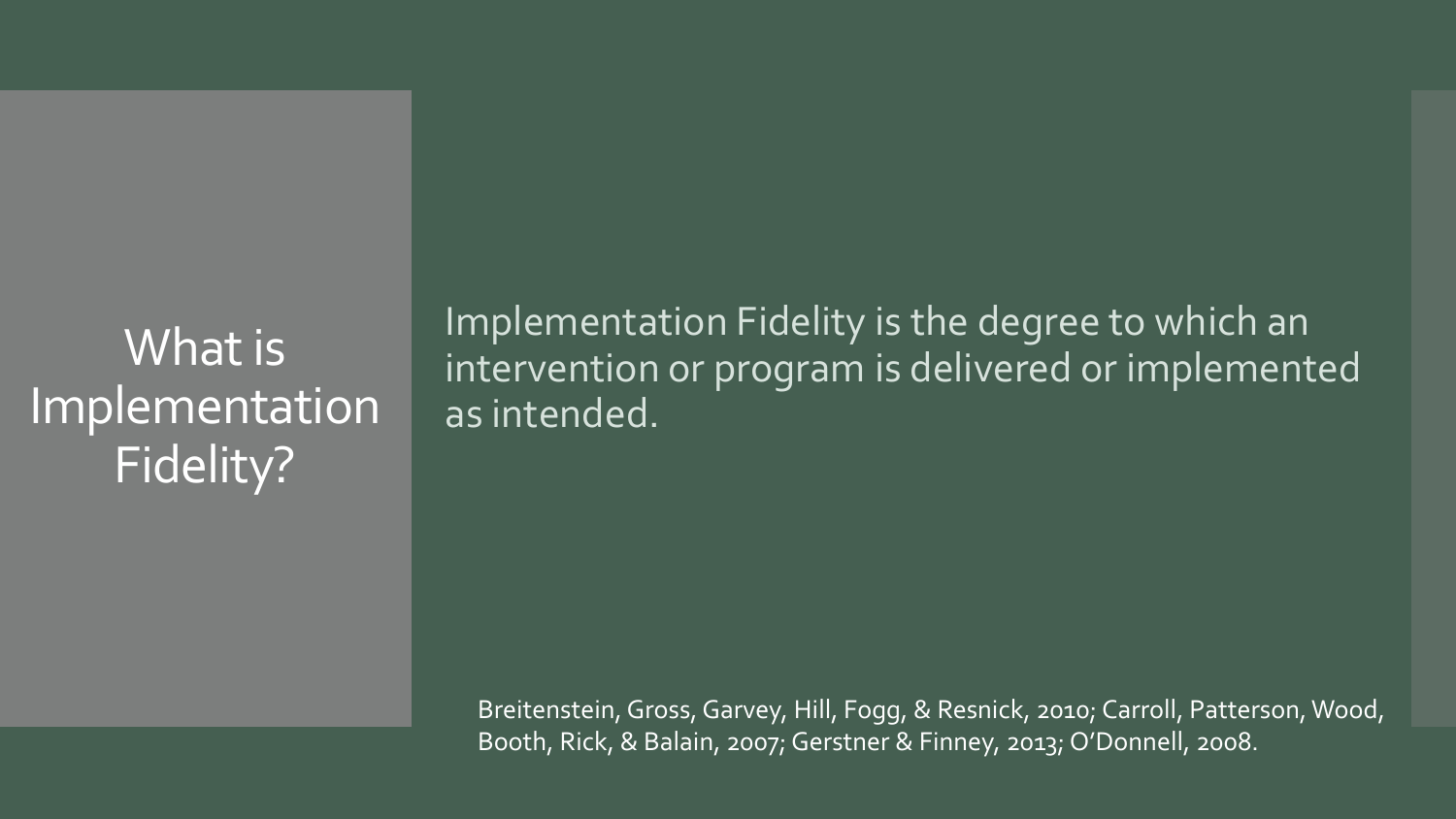Why is Implementation **Fidelity** Important?

"Only by understanding and measuring whether an intervention has been implemented with fidelity can researchers and practitioners gain a better understanding of how and why an intervention works, and the extent to which outcomes can be improved" (p. 1).

Carroll, et al., 2007.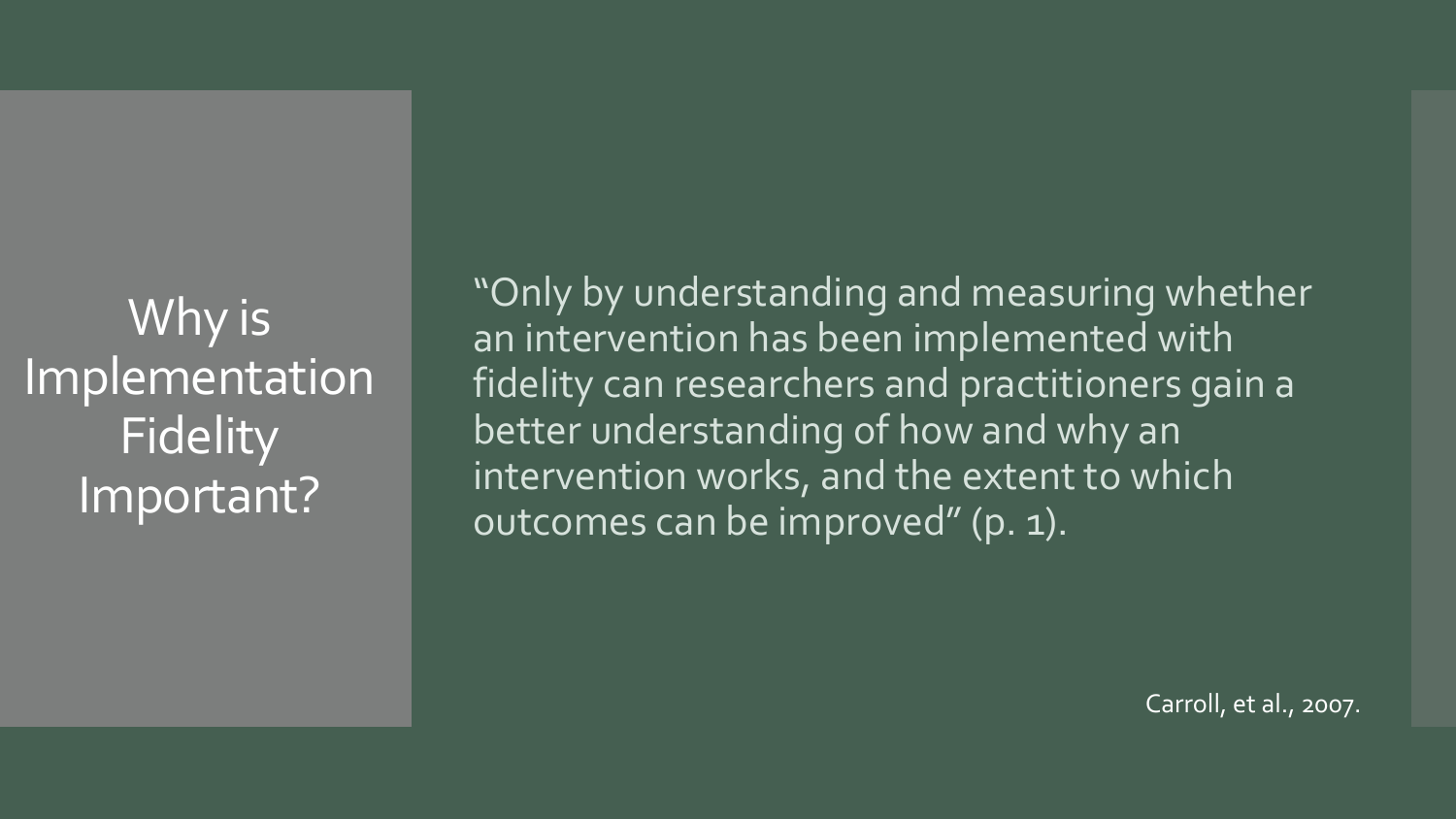Why is Implementation Fidelity Important?

 Informs the understanding of impact of intervention on intended outcomes.

- *Why didn't we see the level of mastery we expected?*
- *Why did students in some course sections perform better than others?*
- Lack of implementation fidelity can lead to faulty conclusions about program (initiative, curriculum) effectiveness.
- Lead to improved programs initiatives, interventions
- Lead to better use of resources (time, human, financial)

Breitenstein, et al., 2010; Carroll, et al, 2007.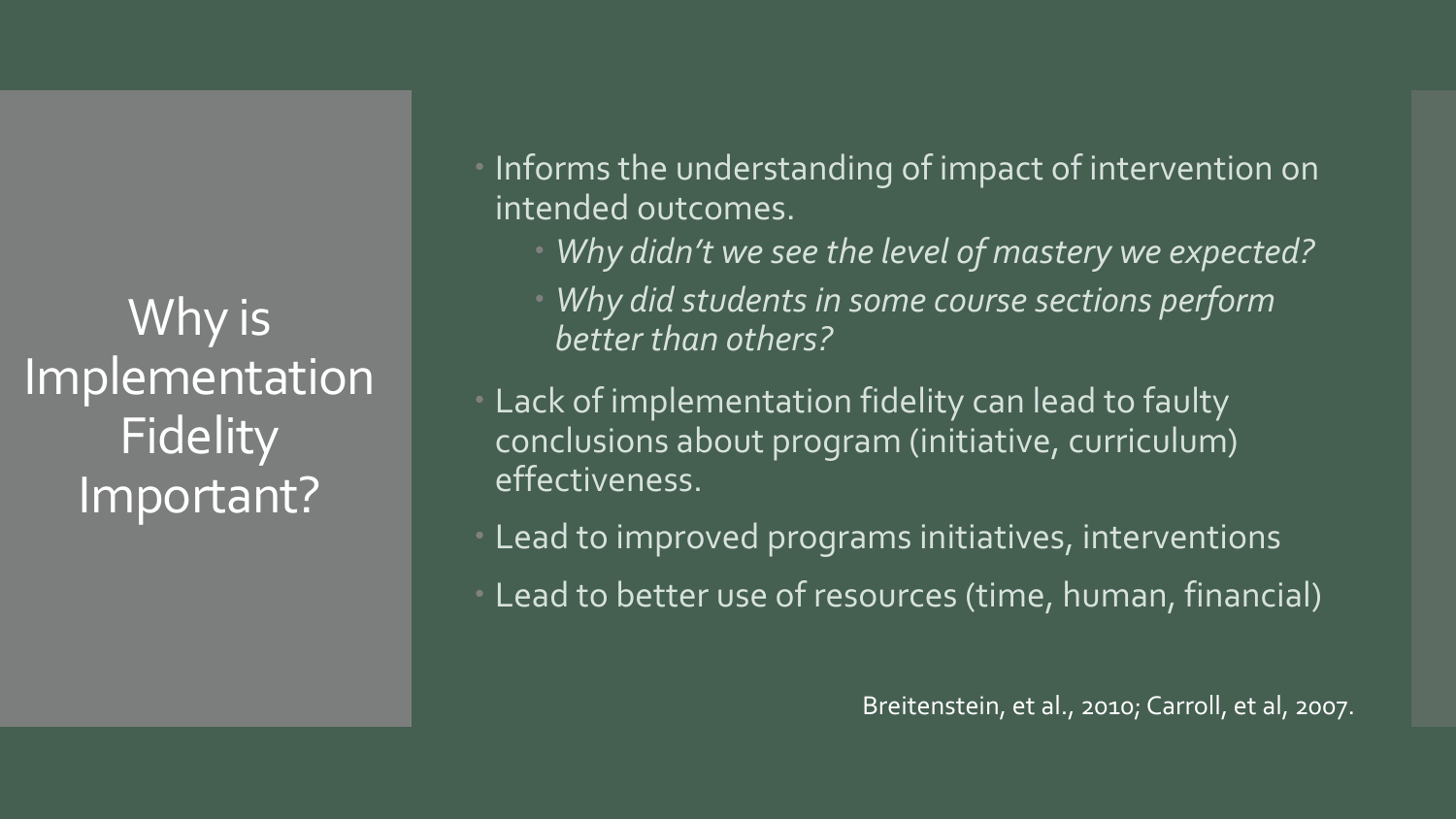#### Reasons for deviating from planned program

- Program/Curriculum "drift"
- Excluding or shortening program curriculum/ activities due to time constraints
- Shortening class meetings
- Cancelling class meeting due to illness or conference attendance
- Weather-related closures
- Substituting curriculum for extraneous or time-sensitive information
- Changing mode of delivery
- COVID-19

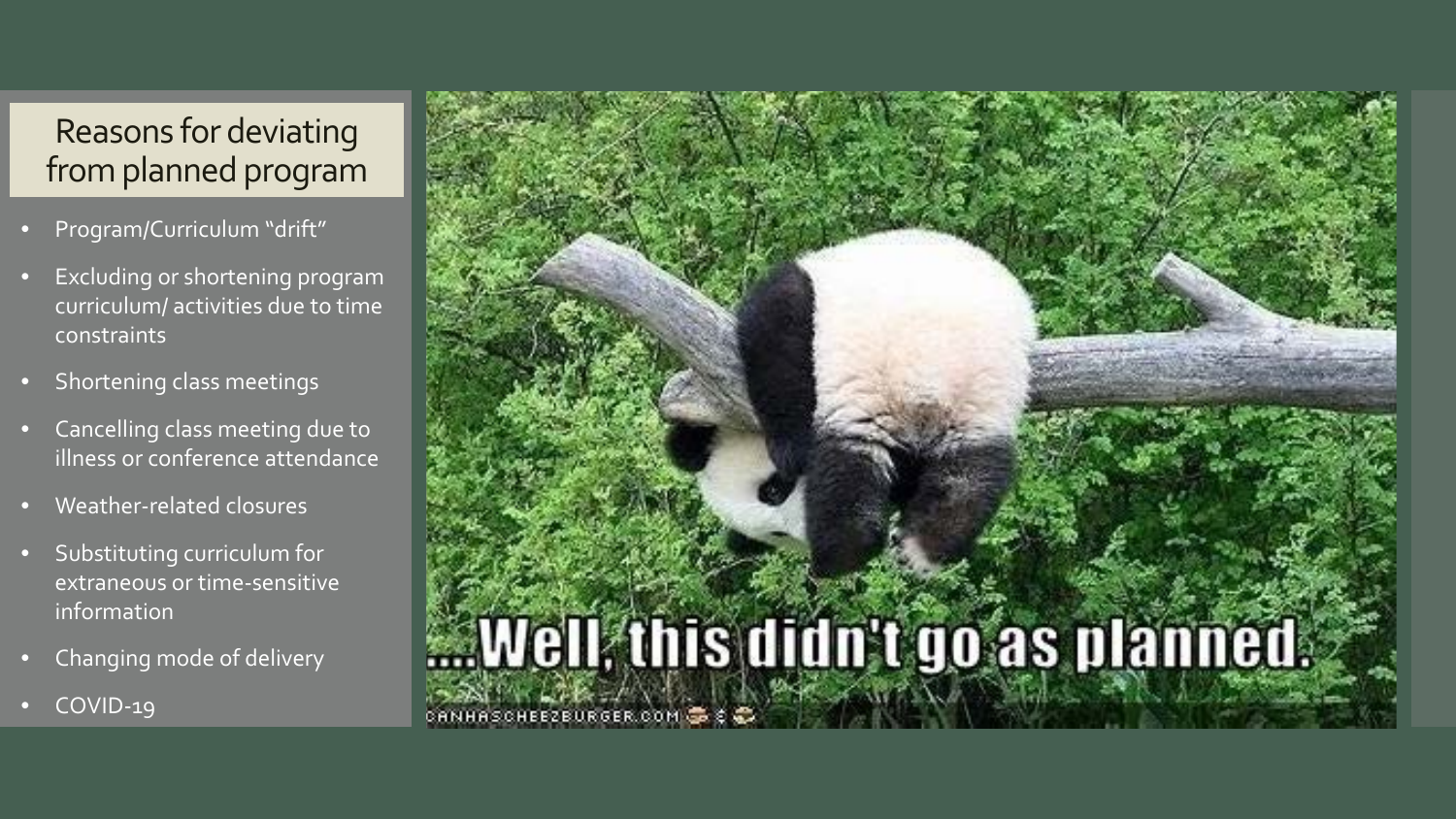## Implementing IF Studies



Gerstner & Finney, 2013.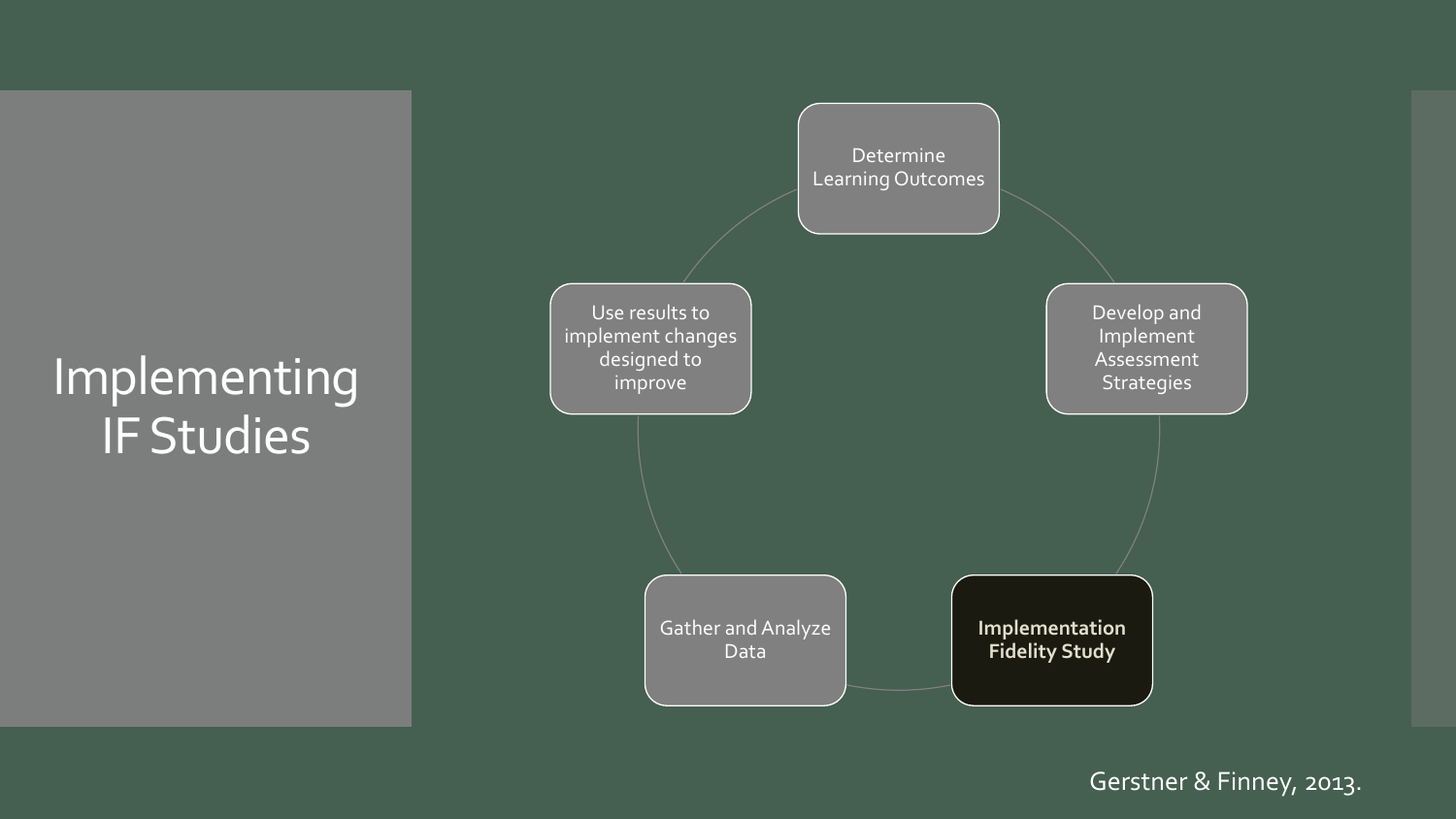**Components** of an IF Study

- Program Differentiation
	- **What components or features of the** program/curriculum facilitate the mastery of the outcome?
- Adherence
	- Was the curriculum/program delivered according to plan?
- Exposure
	- Was the program/ curriculum fully implemented?
- Quality
	- **Was the curriculum/ program delivered** competently?
- Responsiveness
	- Are students/participants actively engaged in the program?

Gerstner, & Finney, (2013).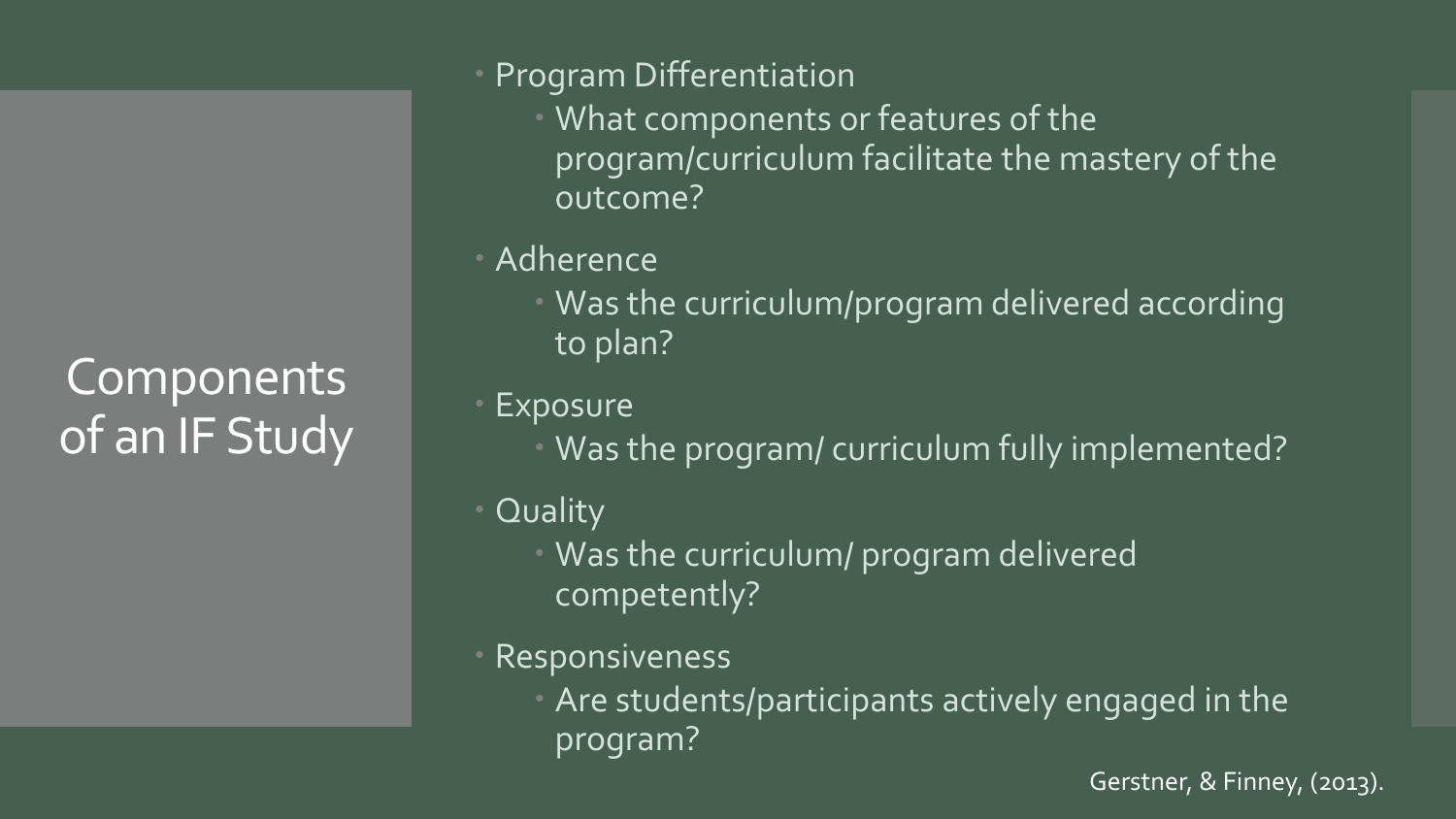### How to ensure IF

Self report

Addresses coherence

- Checklist
- Verbal report
- **Online submission**
- Frequency depends on program

 $\boxtimes$  Inexpensive  $\boxtimes$  Time efficient  $\boxtimes$  Beneficial to other instructors/facilitators Validity of self-report

- **Observation** 
	- Addresses coherence
		- In person
		- Video or Audio recording
	- Frequency depends on program
	- Participant feedback

**Ø** More accurate report **区** Time consuming **E** Labor Intensive Validity of delivery under observation

Breitenstein, et al., 2010.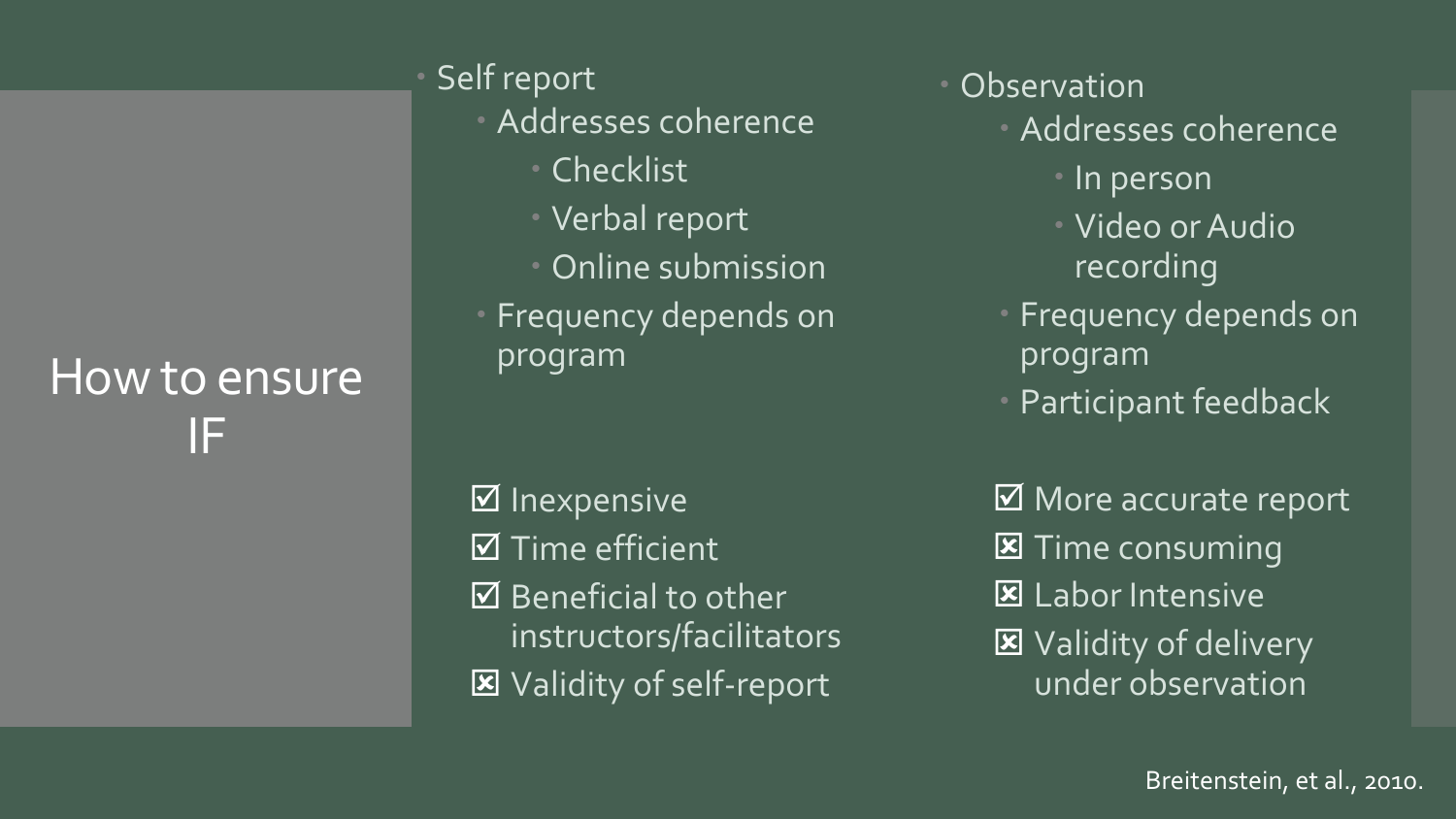## IF Checklist

| <b>Learning</b><br>Outcome | Student   Components   Features | Adherence<br>(Y/N) | <b>Exposure</b> |                | Quality<br>$(1-3)$ | Responsiveness<br>$(1-3)$ |
|----------------------------|---------------------------------|--------------------|-----------------|----------------|--------------------|---------------------------|
|                            |                                 |                    | Planned<br>Time | Actual<br>Time |                    |                           |
|                            |                                 |                    |                 |                |                    |                           |
|                            |                                 |                    |                 |                |                    |                           |
|                            |                                 |                    |                 |                |                    |                           |
|                            |                                 |                    |                 |                |                    |                           |
|                            |                                 |                    |                 |                |                    |                           |
|                            |                                 |                    |                 |                |                    |                           |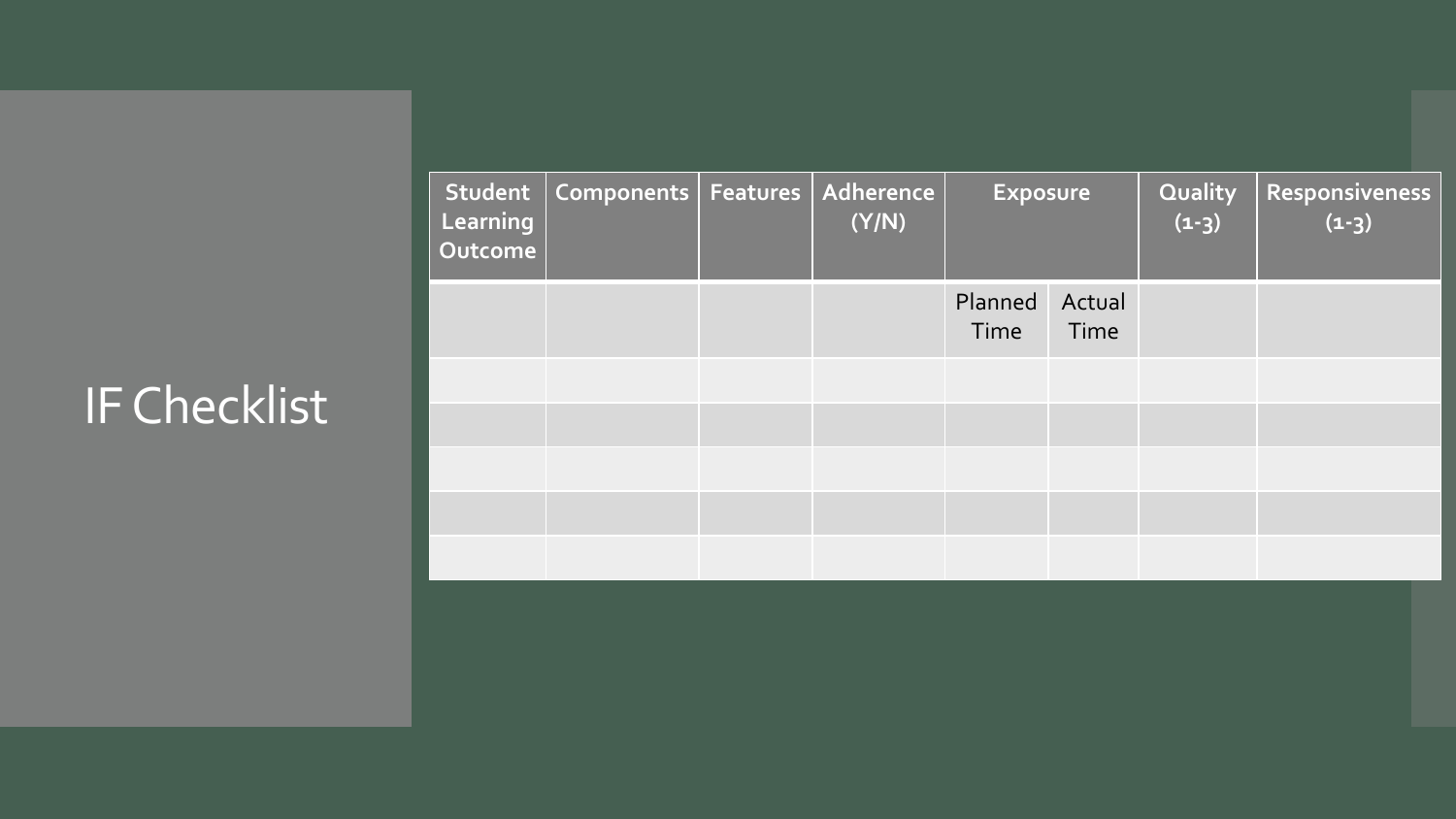#### Interpreting IF Results<sup>1</sup>

Program not implemented as planned. SLOs were met. No conclusions can be drawn about program effectiveness. More information needed about SLO mastery.

**Outcomes Assessment** Outcomes Assessment

Program implemented as planned. SLOs were met. Evidence indicates intended program/curriculum effective at achieving SLOs.

Program not implemented as planned. SLOs were not met. No conclusions can be drawn about program effectiveness or SLO mastery. New study is needed.

Program implemented as planned. SLOs were not met. Additional evidence, beyond program effectiveness, is needed to determine why SLOs were not met.

#### Implementation Fidelity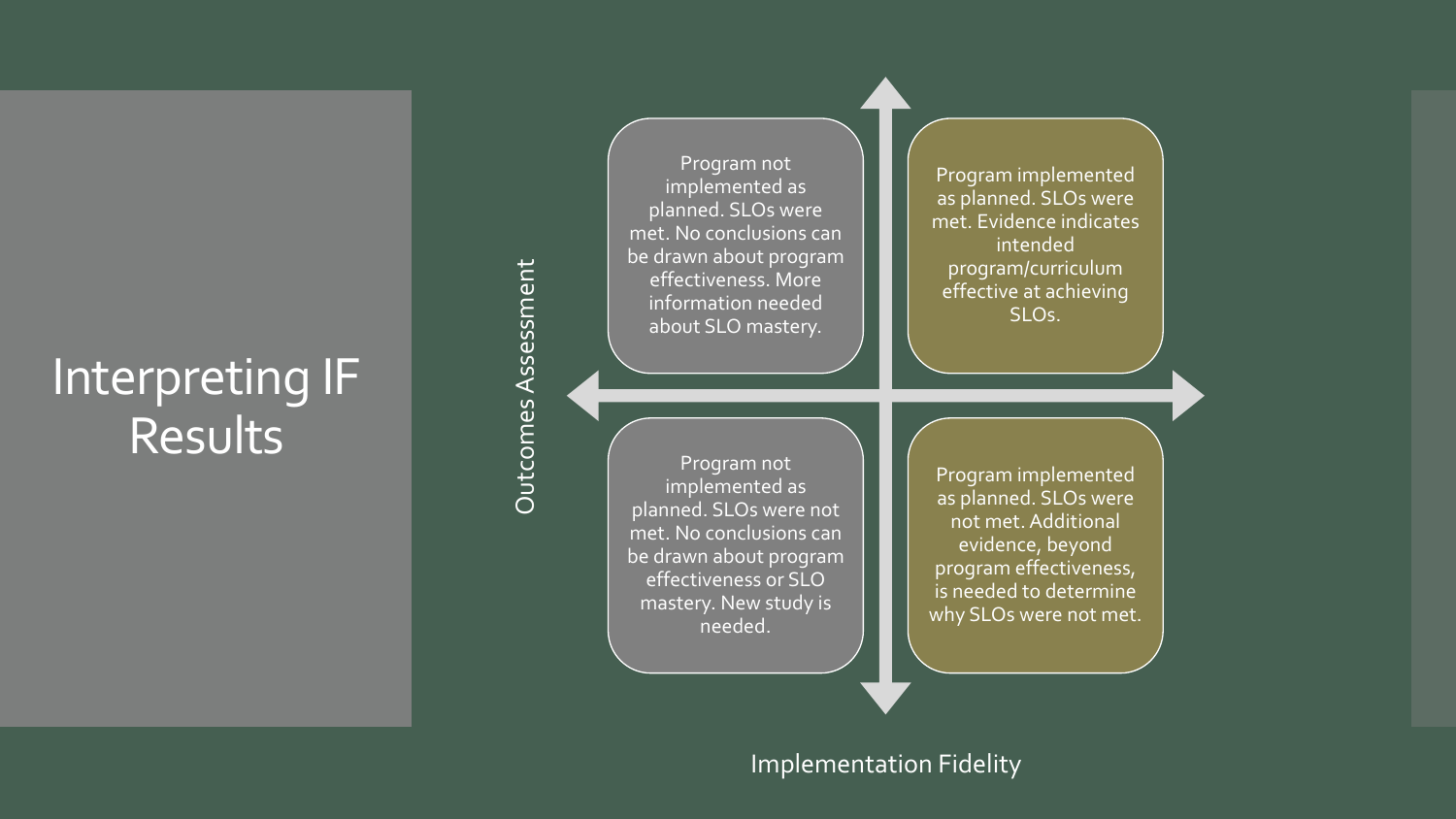Working with faculty and staff to implement IF procedures

 Over coming the challenges Lack of understanding of IF Lack of resources to conduct IF Lack of requirements to conduct IF

Implement IF procedures in academic programs, student affairs, student support services (mentoring, coaching), even administrative units.

• Include IF in your meta assessment rubrics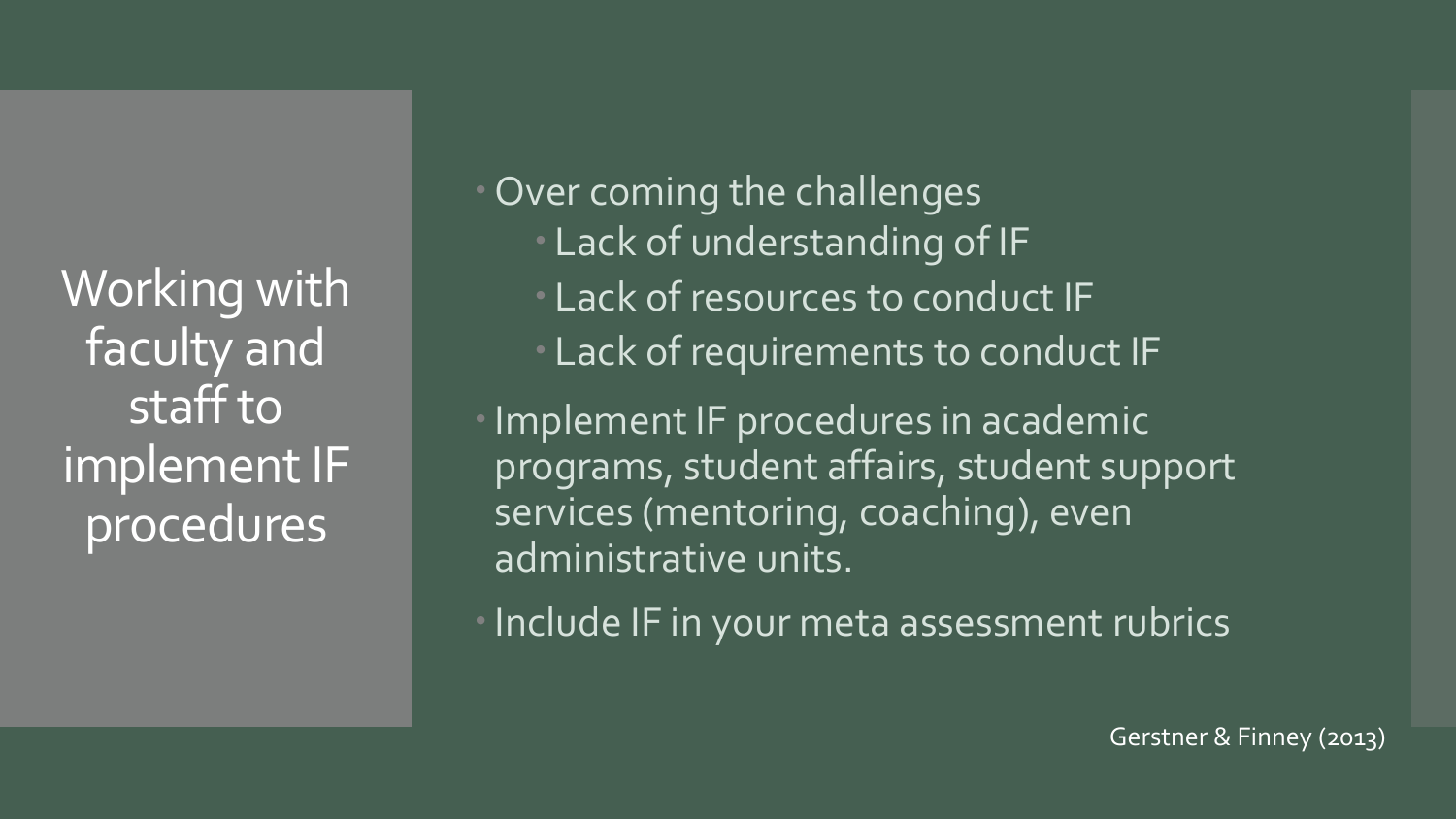**Session** Review

Define Implementation Fidelity

- **Articulate why Implementation Fidelity is important**
- Outline the steps for implementing an Implementation Fidelity study

Determine where to begin implementing Implementation Fidelity studies on your campus